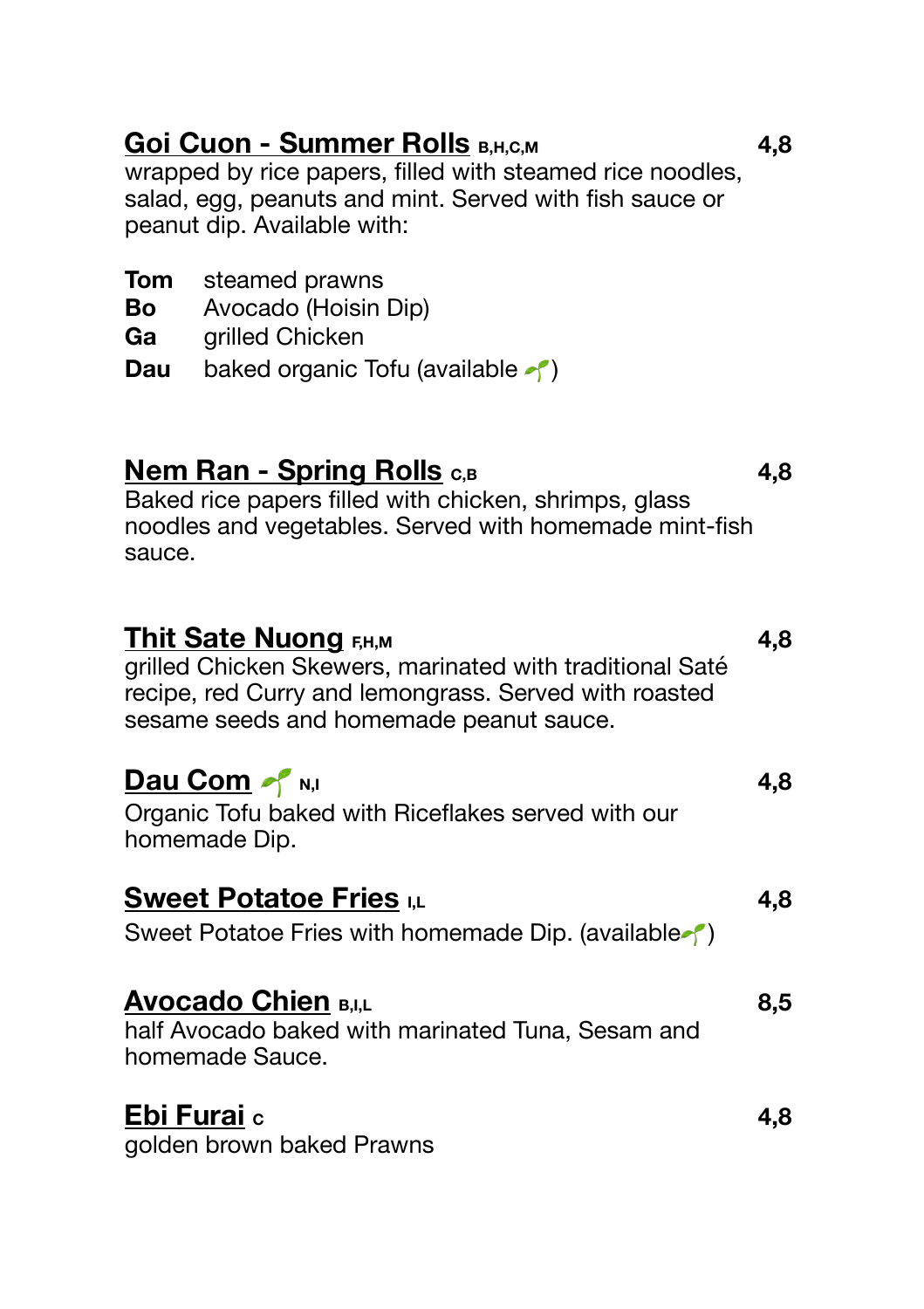# **Goi Mien - Glass noodle Salad <b>H,M,B,C** 4,8

Glass noodle Salad with pickled sweet, sour carrots, Cucumber, various herbs and peanuts. Served with our Homemade Vinegar. Available with:

| <b>Tom</b> | steamed prawns |  |
|------------|----------------|--|
|------------|----------------|--|

- **Ga** chicken breast
- **Dau** baked organic Tofu (available  $\leq$ )

## Goi Xoai - Mango Salad  $H_{M, B, C}$  **4,8 4,8**

Fresh mango and mixed salad with pickled roots, various herbs and peanuts. Available with:

- **Tom** steamed prawns
- **Ga** chicken breast
- **Dau** baked organic Tofu (available  $\uparrow$ )

# **Edamame**  $\leq N$  **N 4.5**

Steamed Sojabeans with Salt

# **Kaiso Sarada**  $\leq$  **FL 1.1 4.9 4.9**

Fresh seaweed Salad served with homemade Sesam Vinegar.

## **Green Tatar B,EM 8.5**

Slices of Avocado and Red Beets with Yuzu-Soja Vinegar.

## **Tatar Mix B,F,M 8,5**

Slices of Avocado and marinated Salmon and Tuna Tatar. Served with Yuzu-Soja Vinegar.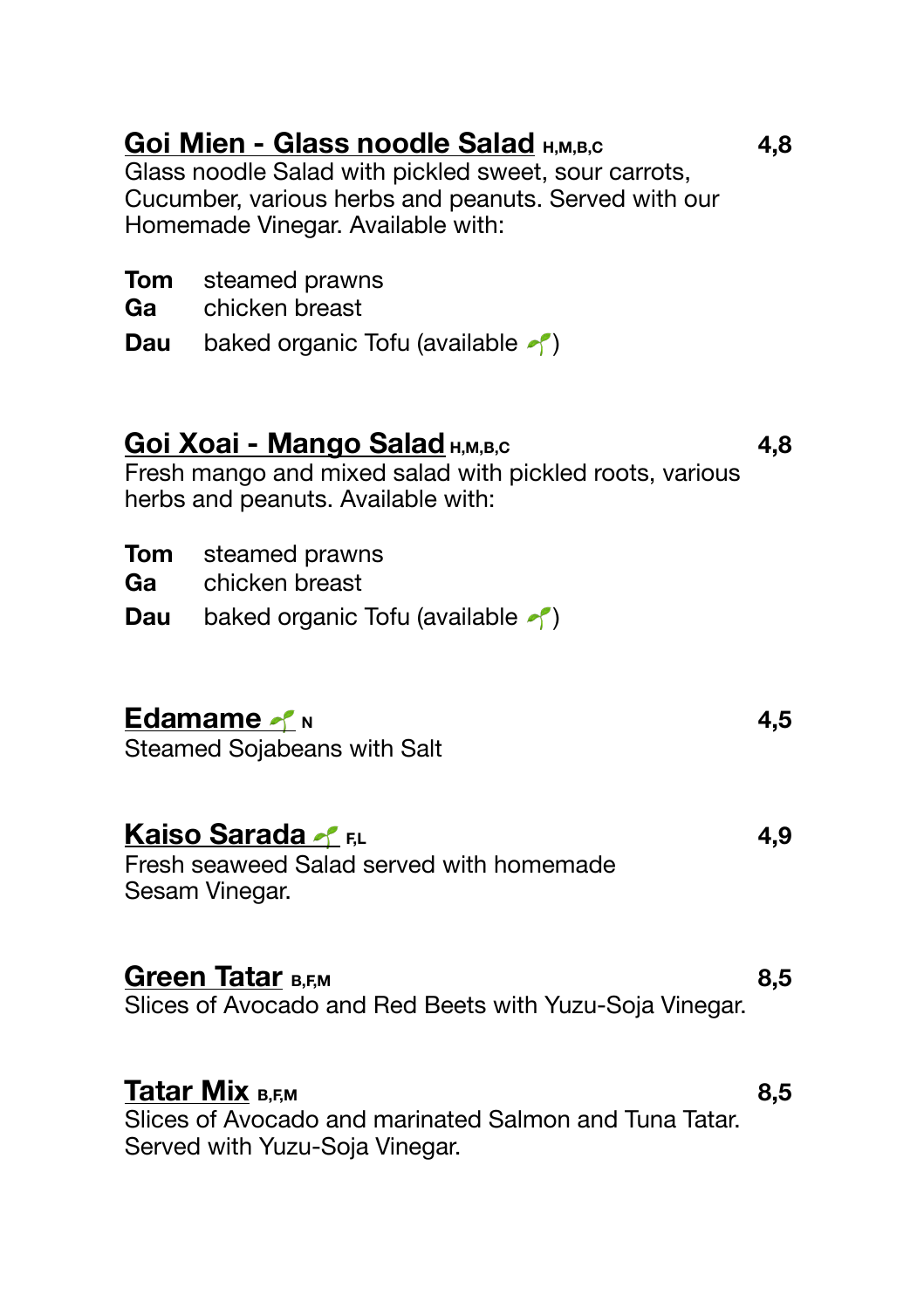## **Pho B,M 9,5**

Traditional Vietnamese clear 5-spices Soup with rice noodles, spring onions, coriander, sprouts, herbs and lime. Hoisin or Chili Sauce can be added. Available with:

**Ga** Chicken Breast

**Dau** baked organic Tofu (available  $\uparrow$ )

# **Banh Canh Chua**  $c$ ,B **9,5 9,5**

Organic wholegrain rice noodles and mini pakchoi in a sweet sour tamarind soup with tomato, pineapple and coriander. Available with:

**Ga** Chicken Breast

**Tom** steamed prawns

**Dau** baked organic Tofu

# **Bun Bung c,B 9,5**

Rice Noodle soup made of tamarind and curcuma. Served with tomato, coriander and various herbs. Available with:

**Ga** Chicken Breast

**Ca** catfish filet

**Dau** baked organic Tofu

# **Soratobu Soba**  $M_{1,1,F}$  **9,9 9,9**

**jap. Chasoba (green tea noodles) with grilled chicken skewers, fresh saisonal Salad and homemade Teriyaki Sauce served on flying Chopsticks.**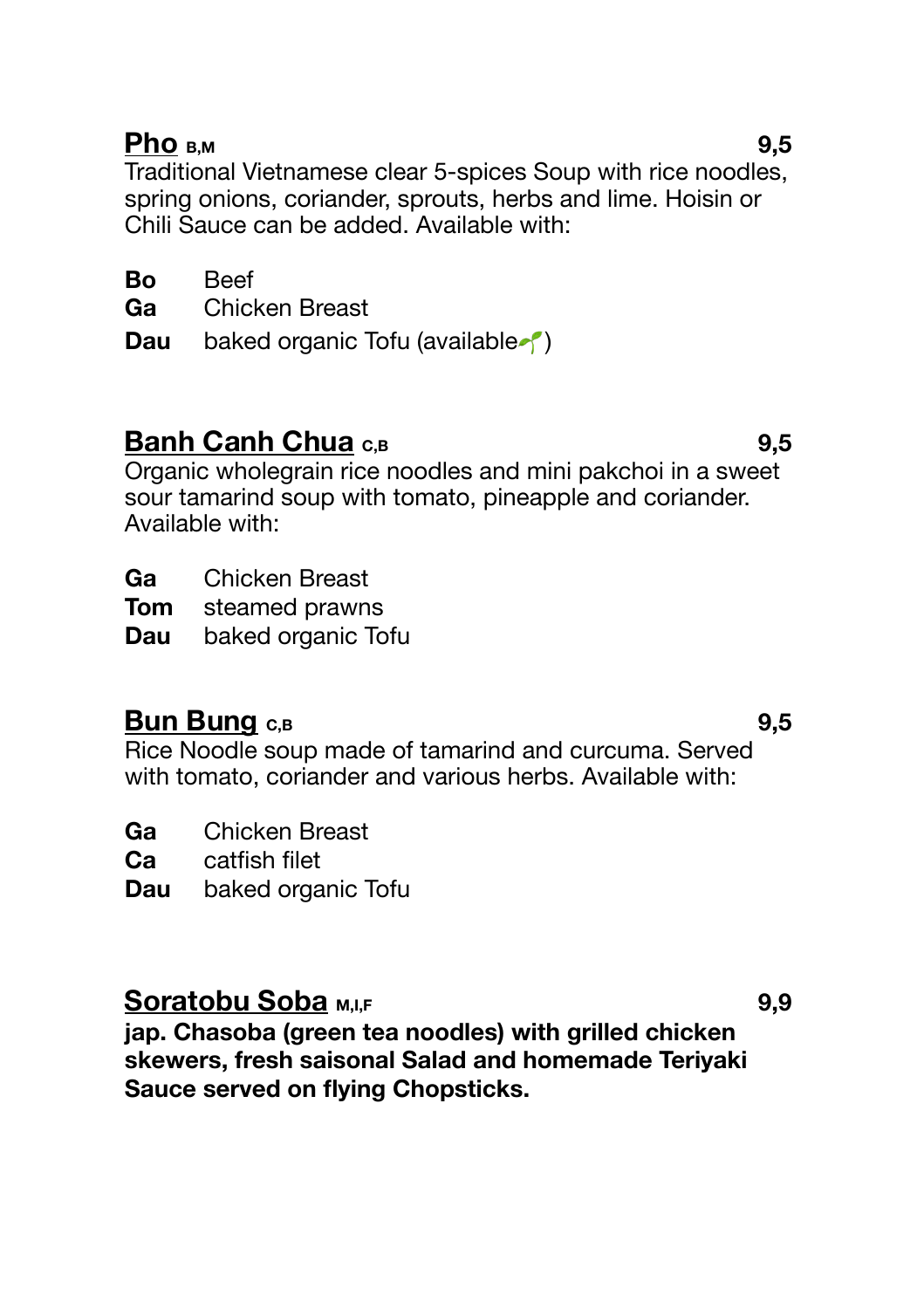## **Bun Thit Nuong B,H,F BUN 2009 9.5**

Grilled pork with rice noodles served with saisonal Salad, coriander, mint leafs, peanuts and sesame with homemade fish vinegar.

## **Bun Bo Nam Bo B,H,EE BLO B BLO 9.5**

Marinated beef with celery in a wok served with rice noodles, saisonal Salad, coriander, mint leafs, fried onions and sesame, homemade fish vinegar.

# **Bun Ga Nuong Xa Ot B,H,F 19.5 9.5**

Grilled chicken marinated with lime leafs and lemongrass served with rice noodles, saisonal Salad, coriander, mint leafs, peanuts and sesame, homemade fish vinegar.

## **Cha Ca La Vong B,H,F 9,5**

Baked catfish marinated with dill and curcuma served with rice noodles, saisonal Salad, coriander, mint leafs, peanuts and sesame, homemade fish vinegar.

## **Bun Dau** (available  $\sim$ ) **B,H,F,M 9,5**

Soft organic Tofu marinated with pepper and coriander in a wok served with rice noodles, saisonal Salad, coriander, mint leafs, peanuts and sesame, homemade fish vinegar.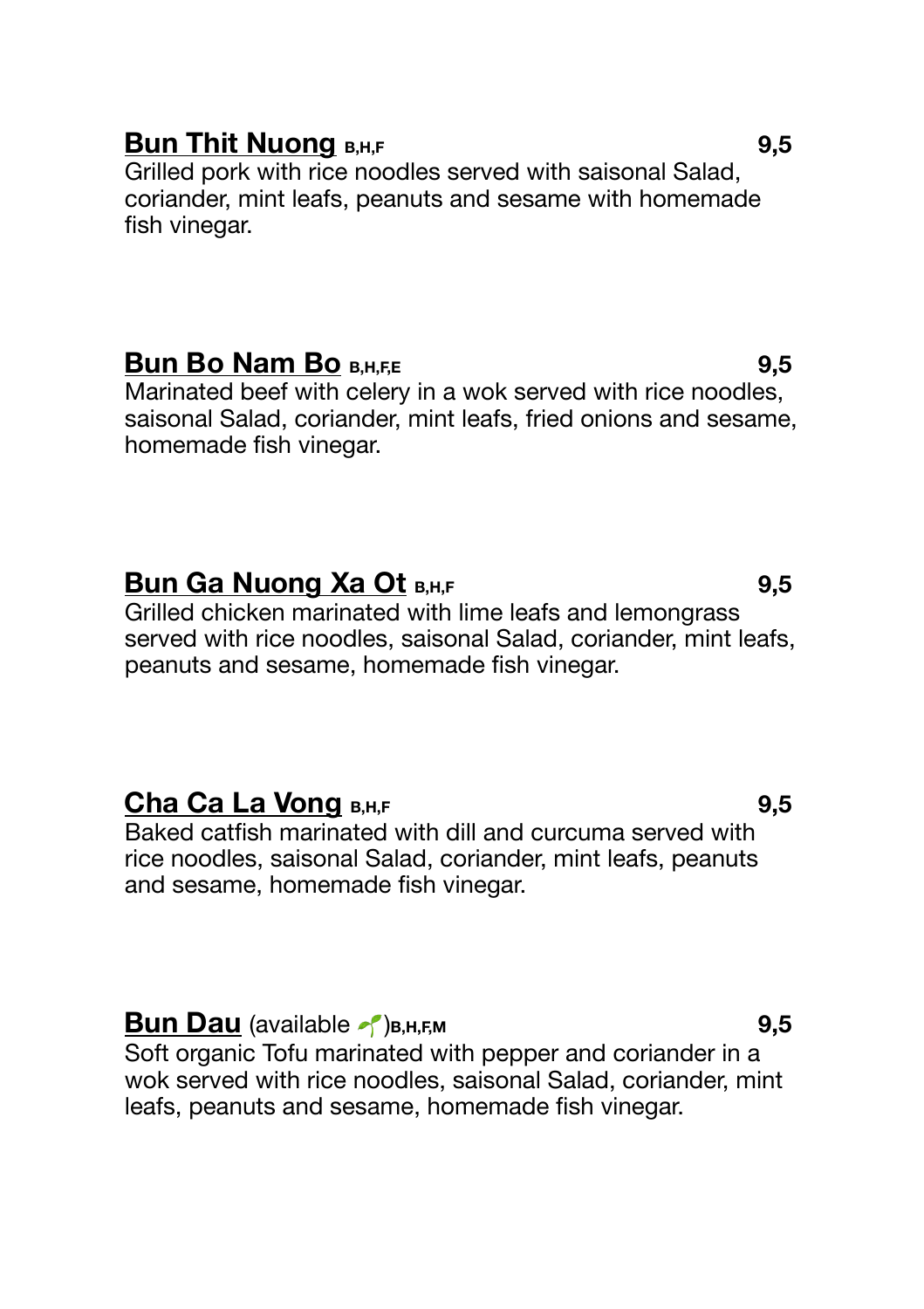# **Sup Dua c,M,G 4,8**

Coconut soup in south-vietnamese style with fresh mushrooms, lemongrass, red curry and coriander. Available with:

**Tom** steamed prawns

**Ga** chicken breast

**Dau** baked organic Tofu

# Sup Mien Ga Xe **B 4,8**

Traditional Hanoi glass noodle soup with chicken breast in a clear broth added with fresh vegetables and coriander.

# **Sup Hoành Thanh B,c 4,8**

Homemade Dumplings filled with prawns and chicken in a clear broth served with fresh vegetables and coriander.

 $Miso$  **Soup N**  $N$ 

Soy broth with seaweed, silken Tofu and spring onions

# **Ochazuke <sup>B</sup> 4,5**

Salmon soup with rice and seaweed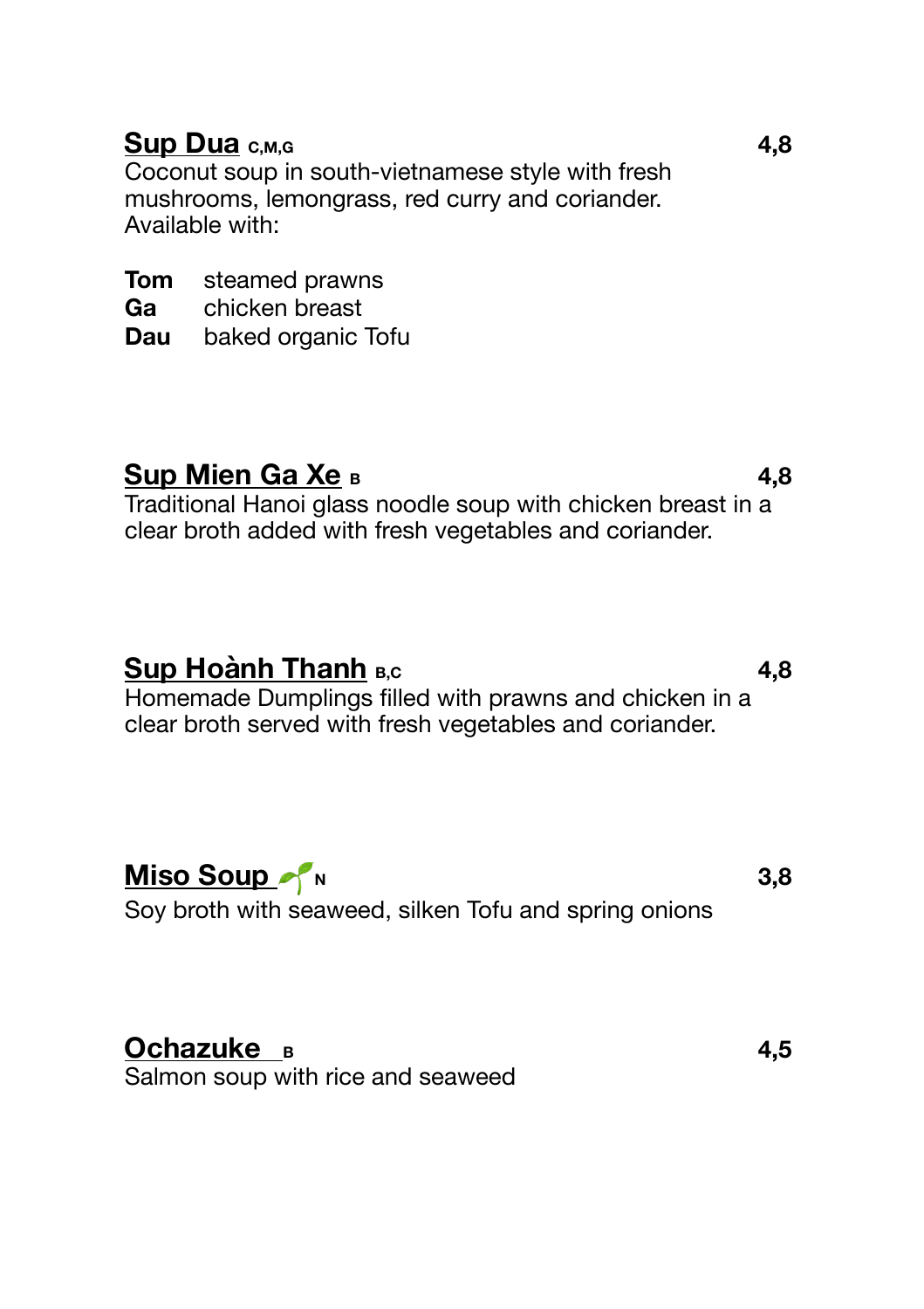# **Nigiri 1 Stk. L,B,C,A,M,K,I**

| <b>Sake</b>    | salmon (flame $+0.50$ )     | 2,2 |
|----------------|-----------------------------|-----|
| <b>Maguro</b>  | tuna (flame $+0.50$ )       | 2,4 |
| Ebi            | prawn                       | 2,4 |
| <b>Mutzu</b>   | butterfish (Flame $+$ 0.50) | 2,2 |
| Ika            | squid                       | 2,1 |
| Hotategai      | flambeed scallop            | 2,5 |
| <b>Ikura</b>   | caviar                      | 3,5 |
| Unagi          | grilled eel                 | 3,2 |
| <b>Saba</b>    | mackerel                    | 3,0 |
| Hamachi        | vellowtail                  | 2,4 |
| Tamago_~       | jap. Omelette               | 1,9 |
| Inari A        | tofu pockets                | 1,9 |
| <b>Avocado</b> | avocado                     | 1,9 |
| Green Gunkan   | seaweed                     | 2,2 |

# **Maki 6 Stk.L,B,C,A,M,K,I**

| <b>Sake</b>                | salmon                   | 3,8 |
|----------------------------|--------------------------|-----|
| Ebi                        | prawn                    | 3,9 |
| Tekka                      | tuna                     | 4,0 |
| <b>Spicy Tekka</b>         | marinated tuna, spicy    | 4,1 |
| <b>Spicy Sake</b>          | marinated salmon, spicy  | 3,9 |
| Kani                       | marinated crayfish meat  | 3,7 |
| California                 | surimi, avocado          | 3,5 |
| <b>Salmonskin</b>          | grilled salmon skin      | 3,7 |
| Mutzu                      | butterfish               | 3,5 |
| <b>Unagi</b>               | grilled eel              | 4,2 |
| Tamago_~                   | jap. Omelette            | 3,4 |
| <b>Kappa</b> <sub>-1</sub> | cucumber                 | 3,2 |
| Avocado -                  | avocado                  | 3,5 |
| Kampyo -                   | pumpkin slices           | 3,2 |
| Oshinko ~                  | pickled radish           | 3,2 |
| <b>Rucola</b> <sub></sub>  | rucola with cream cheese | 3,4 |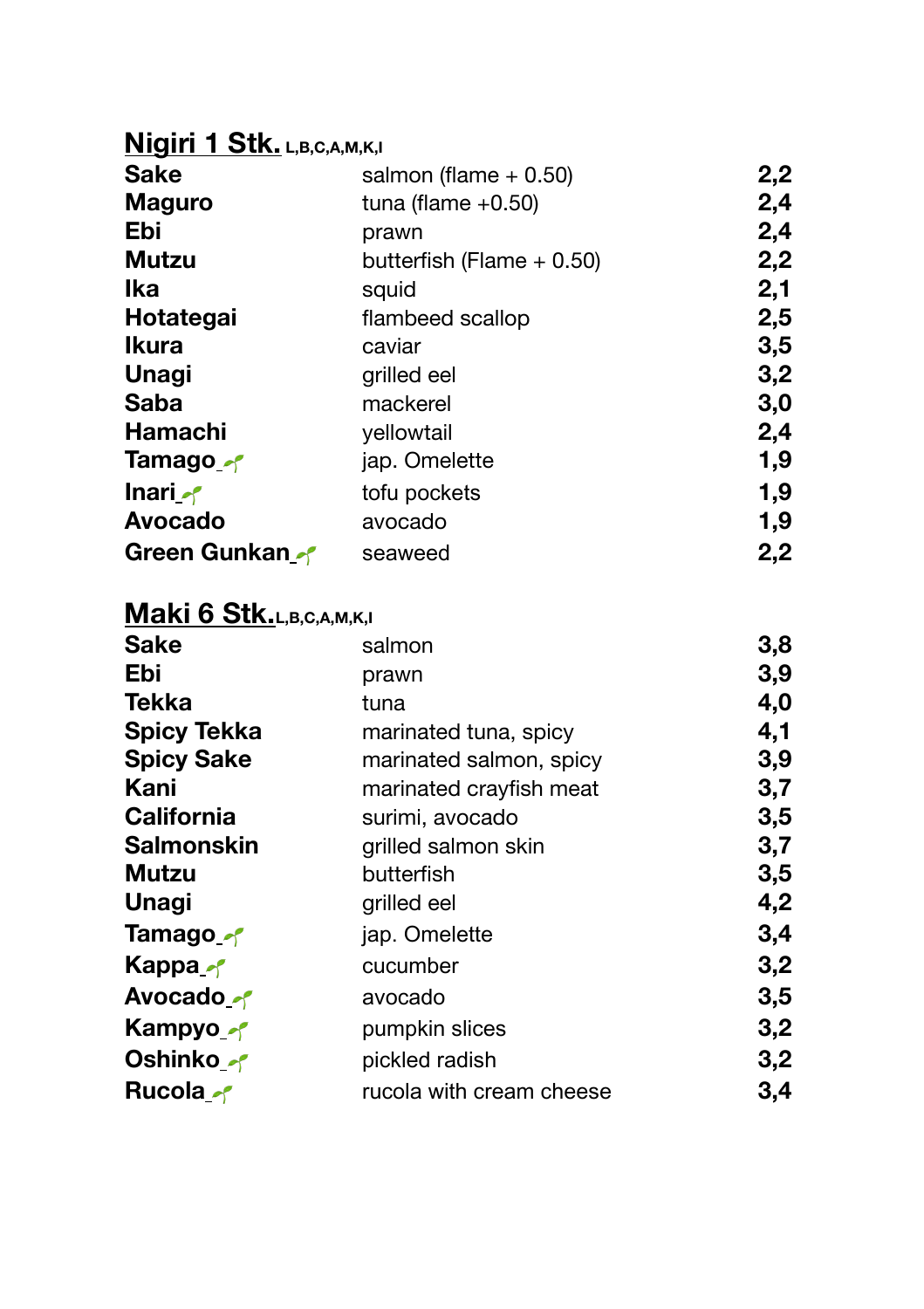| <b>Mini Crispy Rolls 8 Stk.</b> B, C, K, I, A, D           | 5,4 |
|------------------------------------------------------------|-----|
| <b>Sake</b>                                                |     |
| Salmon, cream cheese                                       |     |
| <b>Mutzu</b>                                               | 5,4 |
| Butterfish, spring onions                                  |     |
|                                                            |     |
| Kani                                                       | 5,6 |
| Marinated crayfish                                         |     |
| <b>Avocado</b>                                             | 5,2 |
| Avocado, cream cheese                                      |     |
|                                                            |     |
| Tuna                                                       | 6,6 |
| Cocked tuna, spring onions                                 |     |
| <b>Big Crispy Rolls 6 Stk.B,C,K,I,A,D</b>                  |     |
| <b>Sake</b>                                                | 8,2 |
| Salmon, avocado, cucumber, spring onions, cream cheese     |     |
|                                                            |     |
| <b>Maguro</b>                                              | 8,7 |
| Cocked tuna, cucumber, spring onions                       |     |
| Ebi Unagi                                                  | 8,7 |
| Prawn, grilled eel, avocado, cucumber                      |     |
|                                                            |     |
| <b>Mutzu</b>                                               | 8,2 |
| Butterfish, cucumber, avocado, masago, spring onions       |     |
| Kani                                                       | 8,7 |
| Marinated crayfish, cucumber, avocado, spring onions, mayo |     |
|                                                            |     |
| Veggie_ <i>-</i> r                                         | 8,0 |
| Different vegetable, avocado                               |     |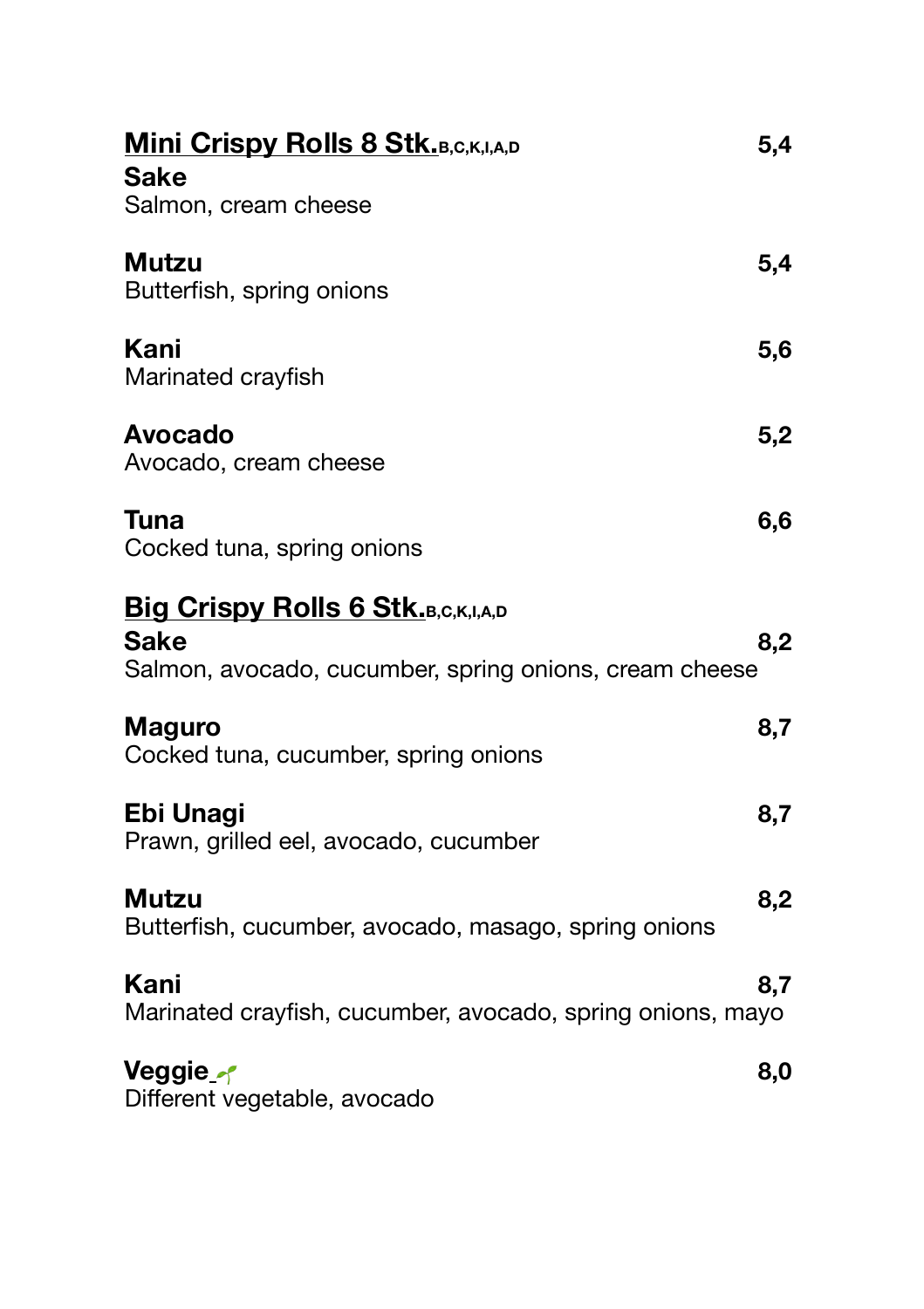| <b>Inside-Out 8 Stk.</b> B, C, K, I, A, D                                       |      |
|---------------------------------------------------------------------------------|------|
| <b>California</b><br>Surimi, avocado, masago                                    | 8,2  |
| <b>Sake</b><br>Salmon, avocado, masago                                          | 8,7  |
| <b>Maguro</b><br>Tuna, cucumber, masago                                         | 9,2  |
| <b>Salmonskin</b><br>Grilled salmon skin, cucumber, sesam                       | 8,7  |
| Kani<br>Marinated crayfish, avocado, spring onions, mayo, masago                | 9,2  |
| Onion<br>Salmon, avocado, fried onions, cream cheese, caramel sauce             | 9,2  |
| <b>Unagi</b><br>Grilled eel, cucumber, caramel sauce, sesam                     | 9,5  |
| Ebi<br>Cocked prawn, avocado, masago                                            | 9,7  |
| <b>Alaska</b><br>Salmon tatar, spring onions, avocado, salmon on top            | 10,2 |
| Philadelphia<br>Salmon, avocado, rucola, cream cheese, sesam                    | 9,7  |
| <b>Rainbow</b><br>Crayfish, avocado, mayo, different fish on top                | 12,2 |
| <b>Spicy Tuna Rolls</b><br>Marinated tuna spicy, cucumber, sesam, spring onions | 10,5 |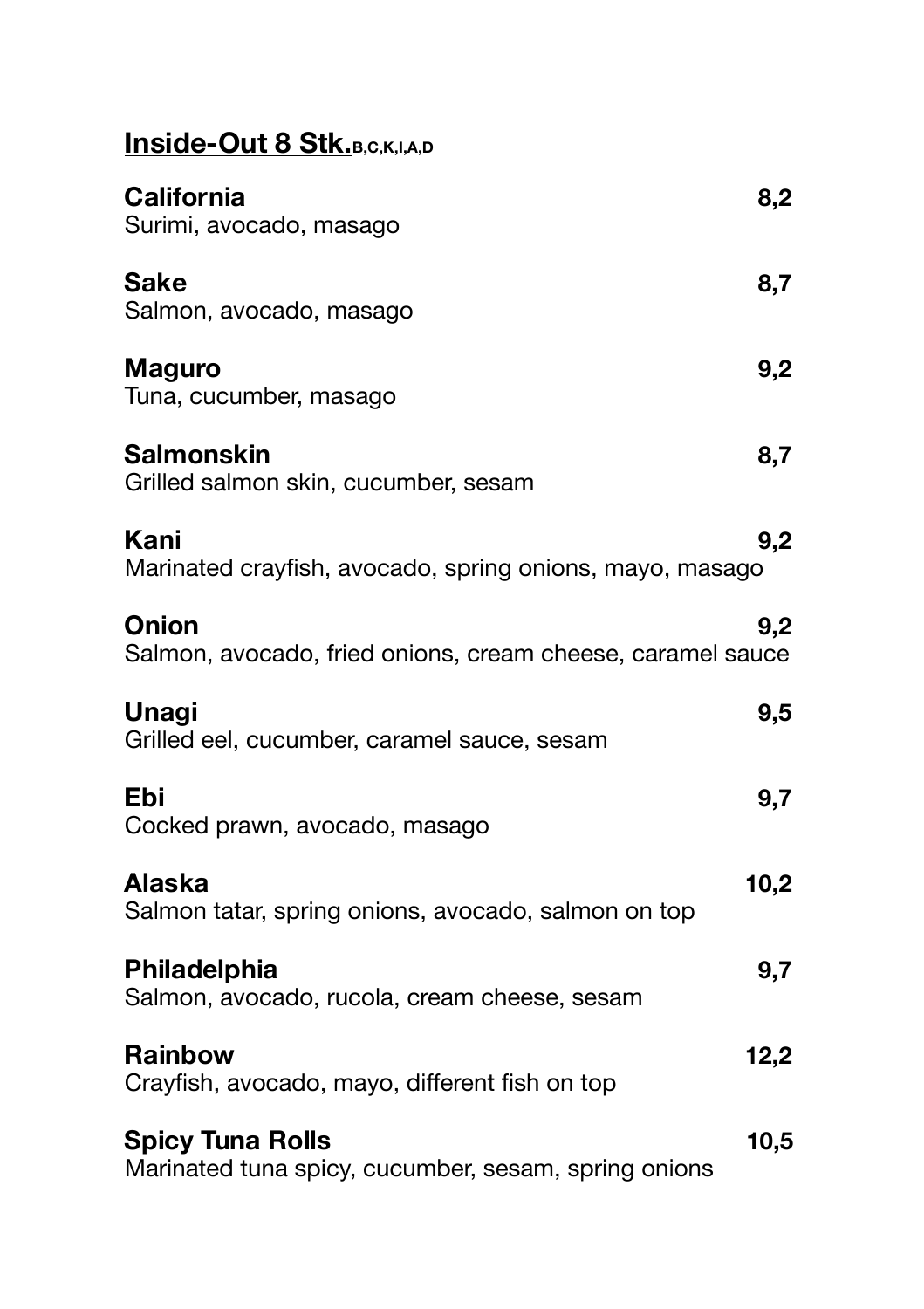| <b>Ebiten</b><br>Prawn tempura, cucumber, masago                                                                  | 10,5 |
|-------------------------------------------------------------------------------------------------------------------|------|
| <b>Unagi Ebiten</b><br>Prawn tempura, cucumber, unagi sauce, eel on top                                           | 12,5 |
| <b>Salmon Avocado</b><br>Salmon, cucumber, cream cheese, avocado on top                                           | 11,5 |
| Ebi Salmonskin<br>Grilled salmon skin, avocado, cream cheese, prawn on top                                        | 13,5 |
| <b>Flame Rolls</b><br>Prawn tempura, cucumber, cream cheese, flame salmon and<br>tuna on top                      | 13,5 |
| Veggie Rolls_∤<br>Different vegetable, sesam                                                                      | 8,5  |
| <b>Lauch Rolls</b> (available $\gamma$ )<br>Spring onions tempura, avocado, cream cheese, sesam,<br>caramel sauce | 8,5  |
| <b>Midori Rolls</b><br>Different vegetable, seaweed on top                                                        | 9,0  |
| <b>Rucola Rolls</b> (available 1)<br>Rucola, avocado, cream cheese, sesam                                         | 9,0  |
| Yellow Rolls of<br>Different vegetables, tofu pockets on top                                                      | 8,5  |
| <b>Green Rolls of</b><br>Different vegetables, avocado on top                                                     | 9,5  |
| <b>Red Rolls</b><br>Different vegetables, red beets on top                                                        | 9,5  |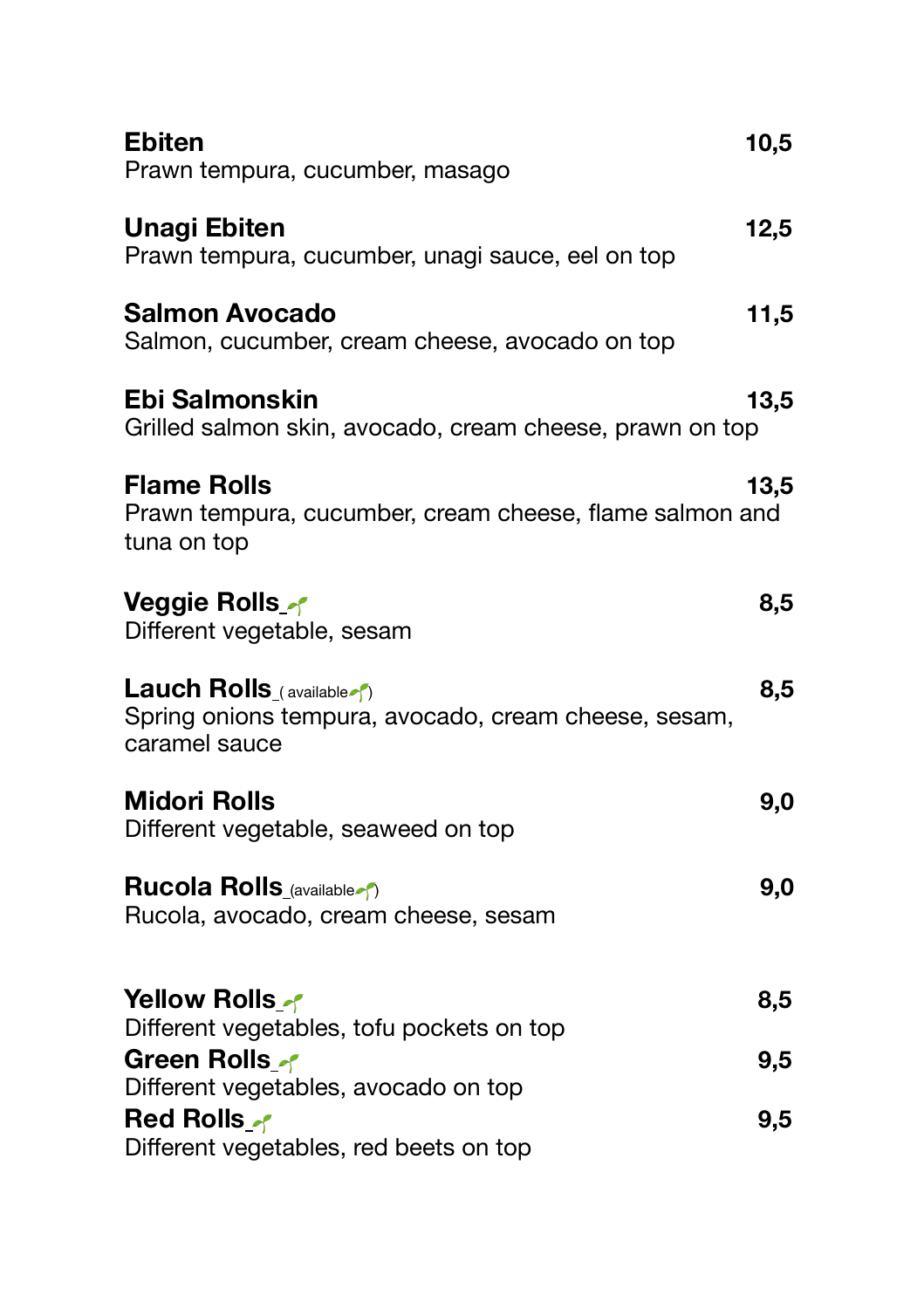| Menü 1 A, B, C, F, I, K, L, M<br>Sake Maki, 3 Stk. Sake Nigiri                                                            | 10     |
|---------------------------------------------------------------------------------------------------------------------------|--------|
| Menü 2<br>Sake Maki, Tekka Maki, Sake-, Maguro Nigiri                                                                     | 11,5   |
| Menü 3<br>6 Stk. Sake Crispy, Sake Maki, 2 Stk. Sake Nigiri                                                               | $15\,$ |
| Menü 4<br>6 Stk. Maguro Crispy, Tekka Maki, 2 Stk. Maguro Nigiri                                                          | 15,5   |
| Menü 5<br>California Inside Out, Sake-, Maguro-, Ebi-, Unagi-, Mutzu-,<br>Ika Nigiri                                      | 19,5   |
| Menü 6<br>4 Stk. Veggie Rolls, Oshinko-, Kanpyo Maki                                                                      | 10     |
| Menü 7<br>6 Stk. Veggie Crispy, 4 Stk. Veggie Rolls, Tamago-, Inari Nigiri                                                | 14,5   |
| In and Out<br>4 Stk. California Inside Out, 4 Stk. Sake Inside Out, 4 Stk.<br>Eliten Inside Out, 4 Stk. Alaska Inside Out | 18,9   |
| The Triplet A,B,C,F,I,K,L,M<br>4 Stk. Onion Inside Out, 4 Stk. Sake Inside Out, Sake-,<br>Maguro-, Mutzu Nigiri flambiert | 20,5   |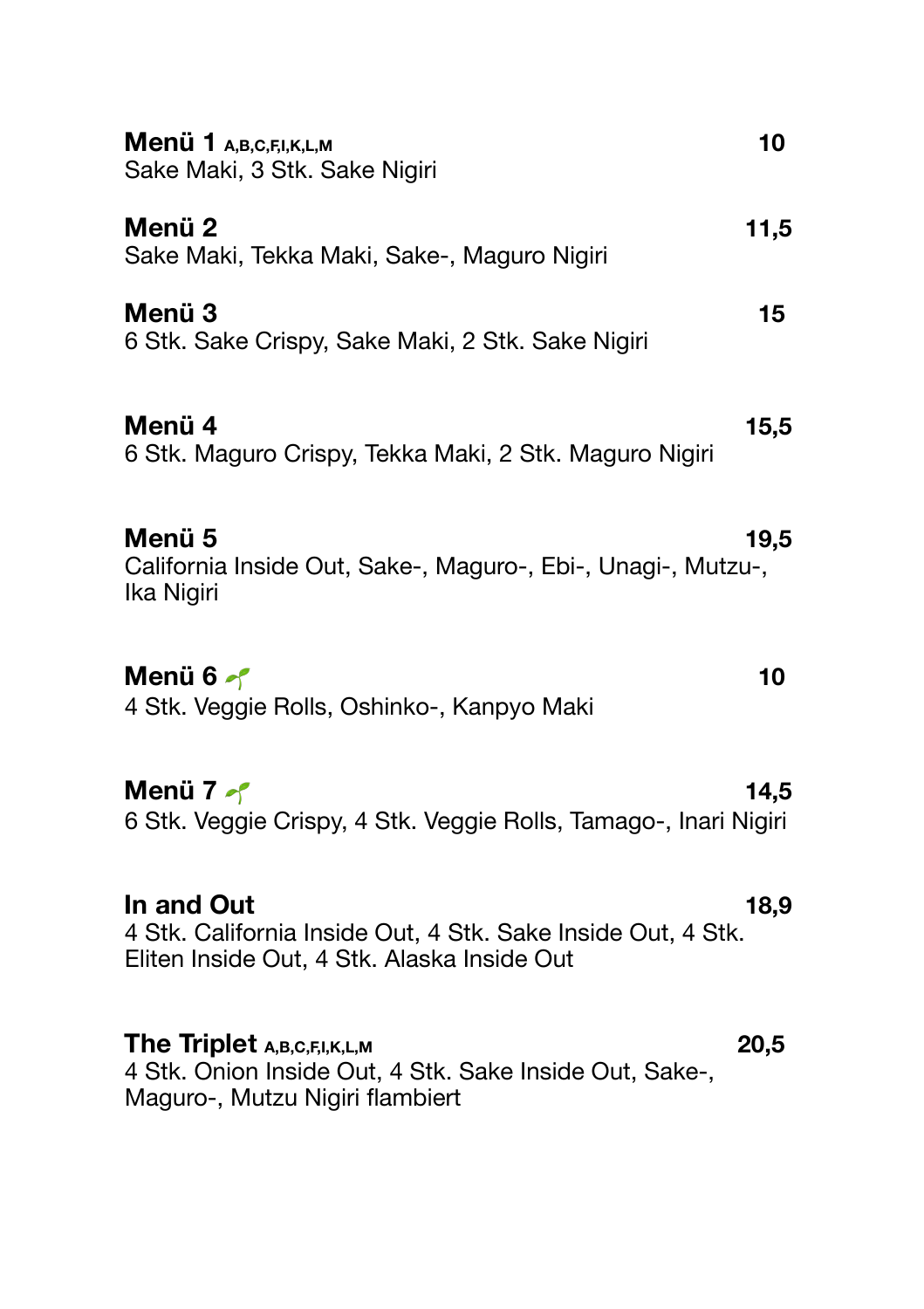## **Sushi Platte Celebration (24 Stk.) 35**

Futo Special Maki, California Inside Out, Sake Crispy Rolls, Sake-, Maguro-, Ebi-, Ika-, Mutzu Nigiri

## **Sushi Platte More & More (40 Stk.) 42**

Salmonskin Maki, Avocado Maki, Mutzu Crispy Rolls, California Inside Out, Philadelphia Inside Out, 2 Stk. Sake-, 2 Stk. Maguro-, 2 Stk. Mutzu Nigiri

### **Sushi Platte Big Meadow (30 Stk.) 32**

Avocado Maki, Kappa Maki, 6 Stk. White Rolls, 8 Stk. Black Rolls mit Rucola, Gurke, Avocadotatar, schwarzer Sesam, Green Gunkan-, Tamago-, Avocado-, Inari Nigiri

**Sushi Platte Birthday Bash (59 Stk./ 4 Pers.) 80 Ebi-Avo Maki, Sake Maki, Kani Inside Out, Rucola Inside Out, Maguro Crispy Rolls, Ebiten Inside Out, 9 Stk. Sashimi Mix, 2 Stk. Sake-, 2 Stk. Maguro-, 2 Stk. Unagi-, 2 Stk. Ebi Nigiri** 

**Surprise Platte (73 Stk./ 6 Pers.) 92 Lasst euch von unseren Sushi Koch mit verschiedenen Sushi Kreationen überraschen!** 

| <b>Sake Sashimi 5 Stk.</b>   | 11,5 |
|------------------------------|------|
| <b>Maguro Sashimi 5 Stk.</b> | 16.  |
| Sashimi Moriawase 12 Stk.    | 29   |

**+** extra Reis 2.5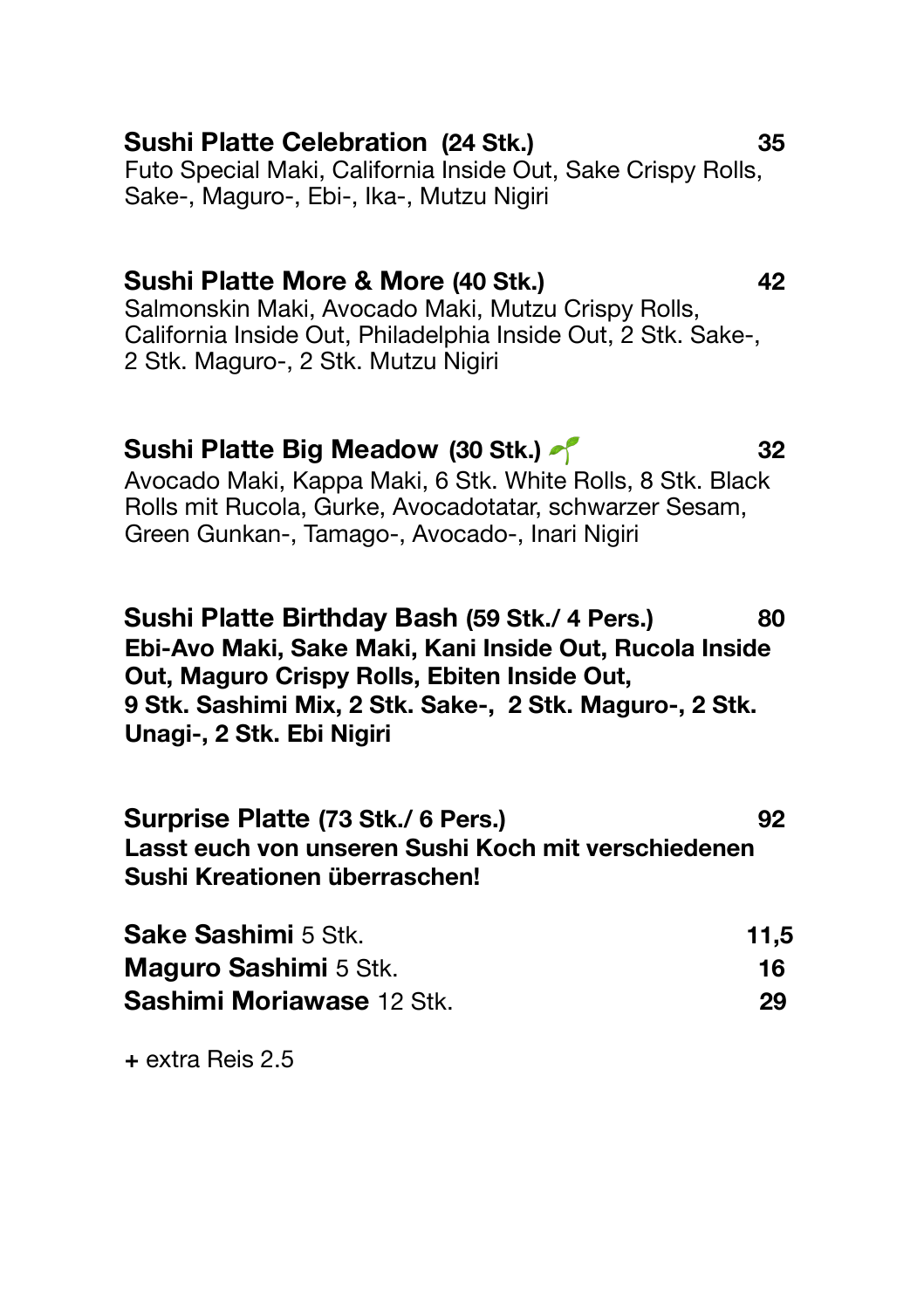| <b>Additives</b>       | <b>Allergy information</b>  |
|------------------------|-----------------------------|
| 1 preserved            | A egg                       |
| 2 Antioxidant          | B fish                      |
| 3 contains Phenylalani | C crabfish                  |
| 4 pigment              | E cellerie                  |
| 5 coffein              | F Sesamseeds                |
| 6 sweetener            | G Schwefeldioxid & Sulphide |
| 7 taur-containing      | H peanuts                   |
| 8 chin-containting     | I Gluten grain              |
| 9 Beta Carotin         | K fruits                    |
| 10 Phosphat/ eggclear  | L Senf                      |
| 11 milkwhite           | M molluscs                  |
|                        | N Sojabeans                 |

## **All Prices in EUR incl. gesetzl. Mwst.**

Vinpearl Restaurant - Raumerstraße 14, 10437 Berlin

030-47377513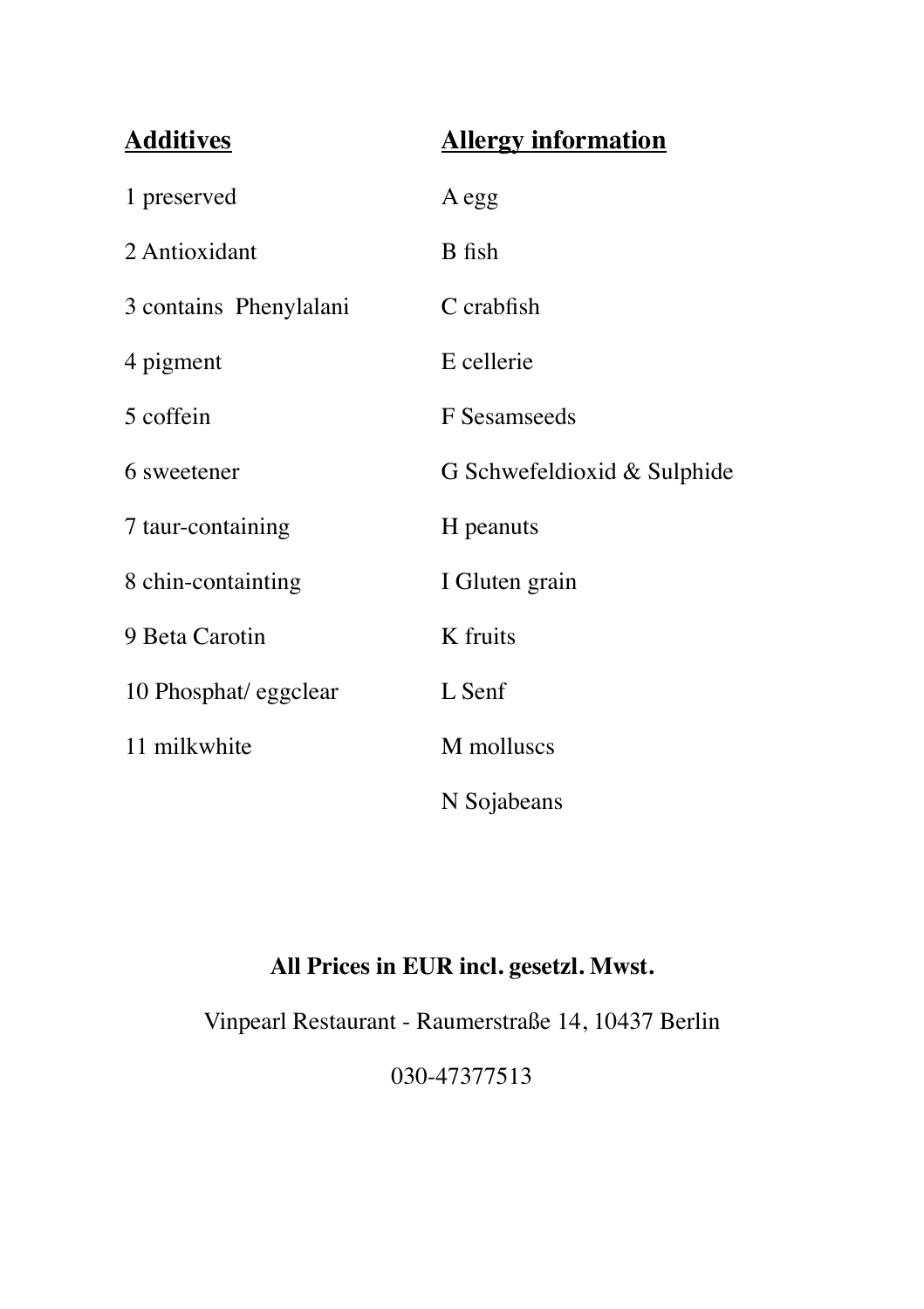| <b>Tra Xa Gung</b>                                 | 3.9 |
|----------------------------------------------------|-----|
| Ginger, lemongras, lemon leafs, fresh lemon, honey |     |
| Tra Xanh 5                                         | 3.6 |
| Different kind of green Tea                        |     |
| Tra Lai <sub>5</sub>                               | 3.6 |
| Green Tea with Yasmin                              |     |
| Tra Hoa Hong 5                                     | 3.6 |
| Olong Tea with Roses                               |     |
| Tra Que 5                                          | 3.6 |
| Olong Tea with Cinnamon                            |     |
| <b>Vietnamesischer Espresso 5</b>                  | 2.4 |
| with sweet Milk $5,6$                              | 3.4 |
| Ca Phe Sua Da 5.6                                  | 3.8 |
|                                                    |     |

vietnamese coffee with sweet milk on Ice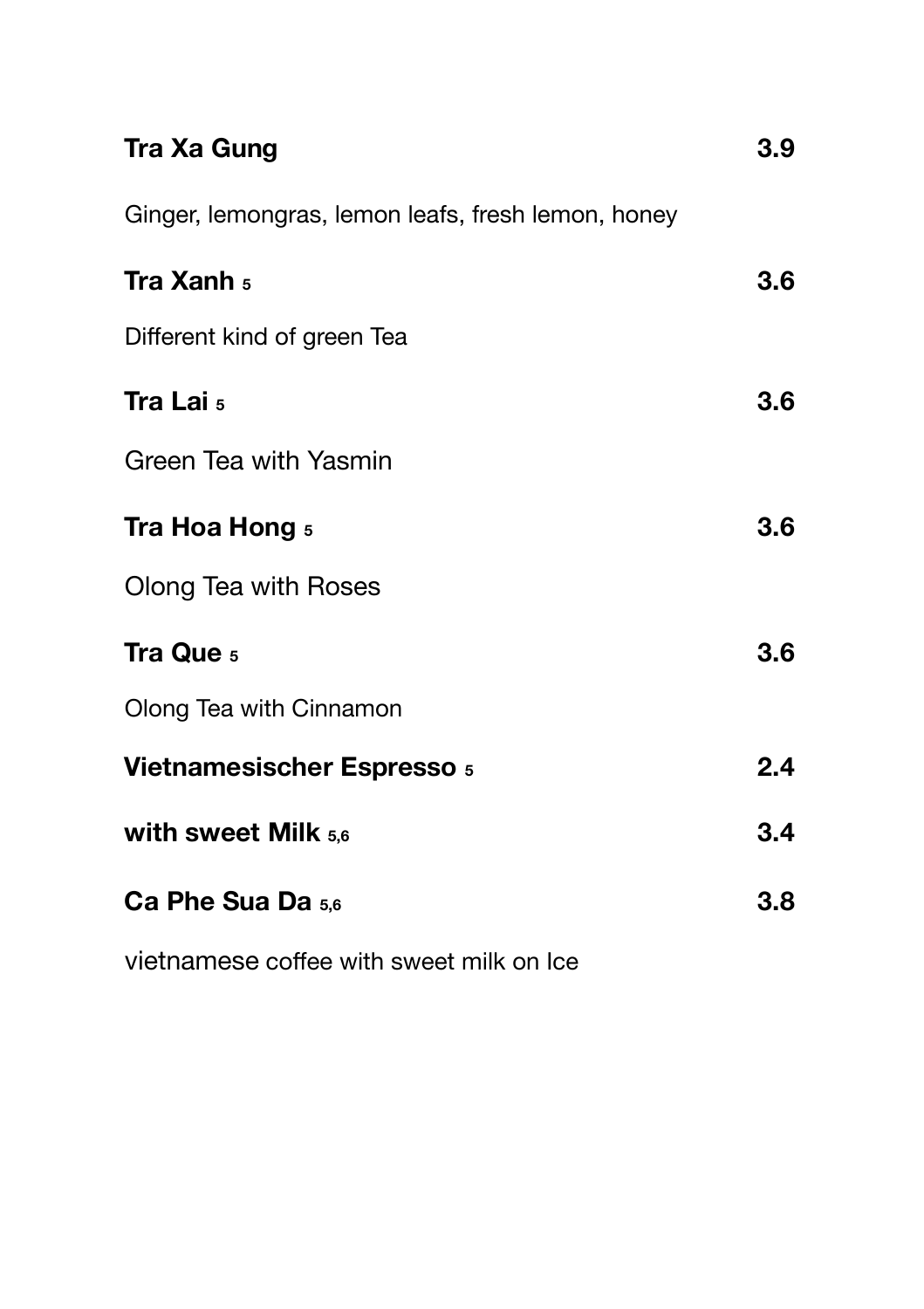| Mango Passion 1,4,6                                                                                | 5.2 |
|----------------------------------------------------------------------------------------------------|-----|
| Mangocream, Coconutmilk, Cane Sugar, Mango Juice, Ice                                              |     |
| <b>Spring Breeze 6</b>                                                                             | 5.2 |
| fresh Pineapple, Mint leafs, Cane Sugar, Pineapple Juice, Ice                                      |     |
| <b>Just Green</b> $1,4,6$<br>fresh Avocado, Coconutmilk, Caramel and Chocolate Sirup,<br>Milk, Ice | 5.2 |
| Green Latern 4,6                                                                                   | 5.2 |
| fresh Apple, Mint leafs, Cane Sugar, Gaumen Juice, Ice                                             |     |
| White Beach $1,4,6$<br>fresh Litchi, Coconutmilk, Elderberry Sirup, Litchi Juice                   | 5.2 |
| <b>Vinpearl Icetee 5,6</b>                                                                         | 4.6 |
| Cold Olong Tea, Cane Sugar, fresh Lemon on Ice                                                     |     |
| Green Apple 6<br>fresh Lemon, Apple, Ginger Ale, Ice                                               | 4.6 |
| Yuzu Lemongrass 1,4,6<br>Yuzu (jap. Lemon), Lemongras Sirup, Soda Water, Ice                       | 4.6 |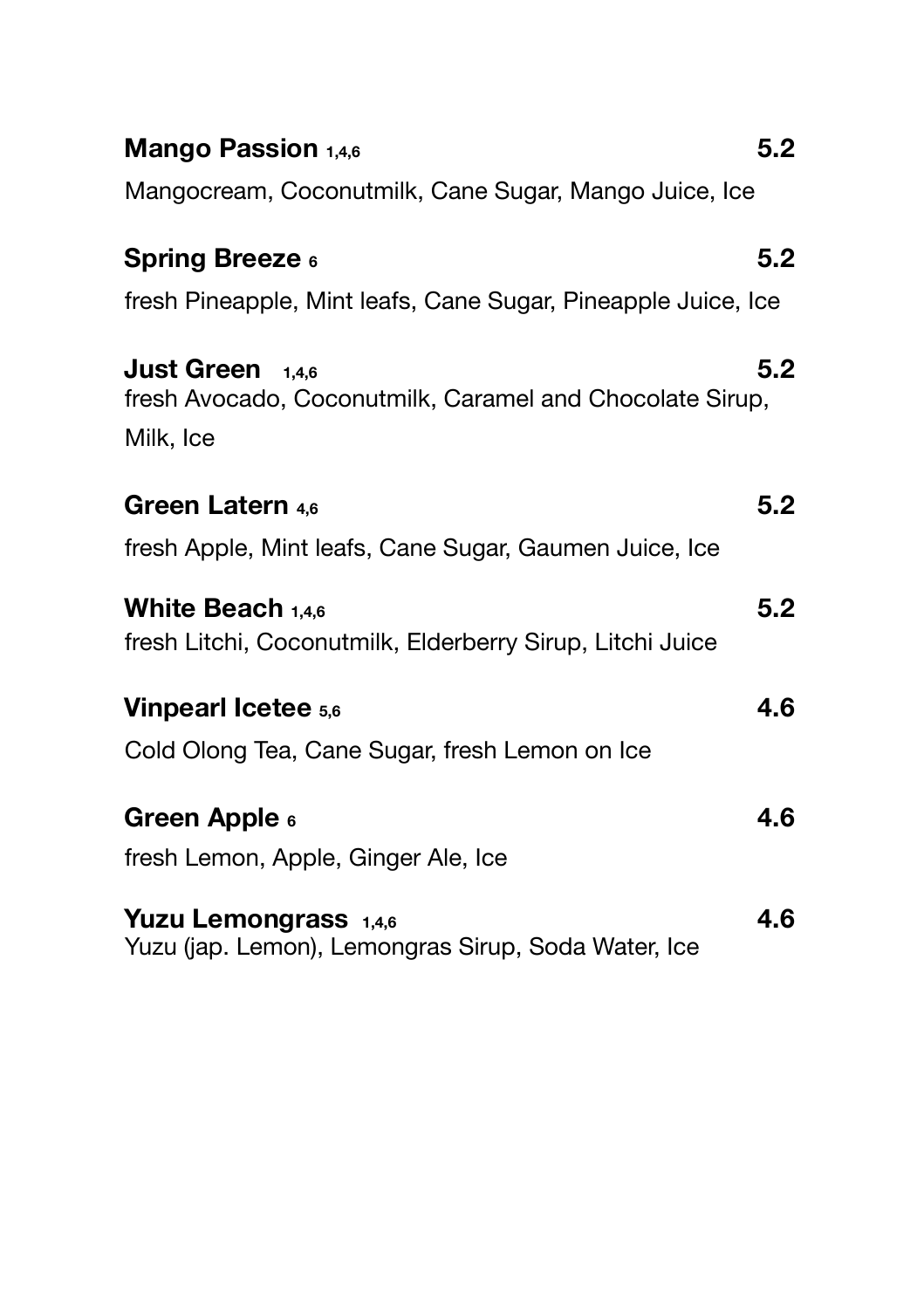| 4,5,6,10                                        | 0.31       | 0.41                    |  |
|-------------------------------------------------|------------|-------------------------|--|
| Cola, Fanta, Sprite, Spezi,                     | 2.4        | 3.6                     |  |
| <b>Ginger Ale, Tonic Water</b>                  | 2.4        | 3.6                     |  |
| Wasser still/ sparkling                         | 2.2        |                         |  |
| Wasser still/ sparkling Flasche 0.75I           | 6.5        |                         |  |
| Apple Juice naturtrüb 6<br><b>Nektar: 6</b>     | 2.6<br>2.6 | 3.8 <sub>2</sub><br>3.8 |  |
| Cranberry, Maracuja, Pineapple, Mango,          |            |                         |  |
| Rhabarber, Aloe Vera, Guave, Litchi             |            |                         |  |
|                                                 | 0.31       | 0.51                    |  |
| Tiger Beer vom Fass                             | 3.8        | 4.6                     |  |
| Tiger Beer 0.33I<br>Lammsbräu alkoholfrei 0.331 | 3.8<br>3.8 |                         |  |
| <b>Franziskaner Weizen</b><br>Hefe, Kristall    |            | 4.6                     |  |
| Sake (jap. Reiswein) Karaffe                    | 4.6        |                         |  |
|                                                 |            | 0.2cl 0.4cl             |  |
| Nep Moi (Reiswodka) i                           | 3.6        | 6.6                     |  |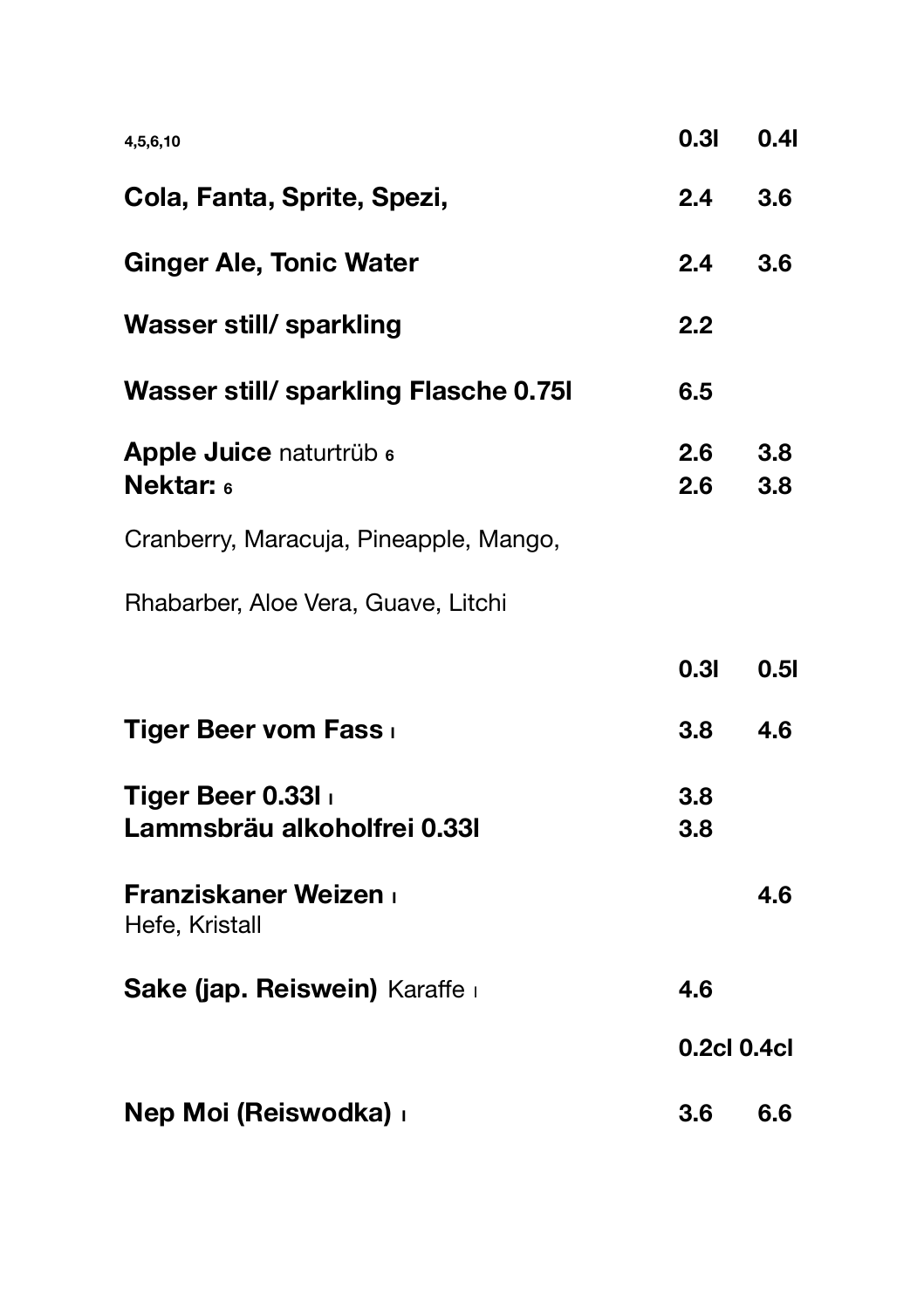## **Aperol Sour 4,6,7 8.4**

Aperol, fresh Lemon, Cane Sugar Sirup, Ice

**Pineapple Crush 4,6,7 8.4** Rum, Weissburgunder, Pineapple Juice, Limejuice, Cane Sugar Sirup, Crush Ice

**Coriander Dry Smash 4,6,7,10 8.6** Gin, Coriander, Limejuice, Lemongras Sirup, Elderberry sirup, Tonic Water, Ice

#### **Rice Vodka** 4,6,7,10 **8.6**

Nep Moi (Ricewodka), Thyme, Elderberry sirup, Tonic Water, Ice

## **Hibi Sour 4,6,7 8.6**

Bourbon Whisky, Hibiscus, Limejuice, Apple Juice, Ice

#### **Drunk Velvet** 4,6,7,10 **8.6**

Monkey Gin, Raspberry sirup, Limejuice, Mint leafs, Fruits, Tonic Water, Ice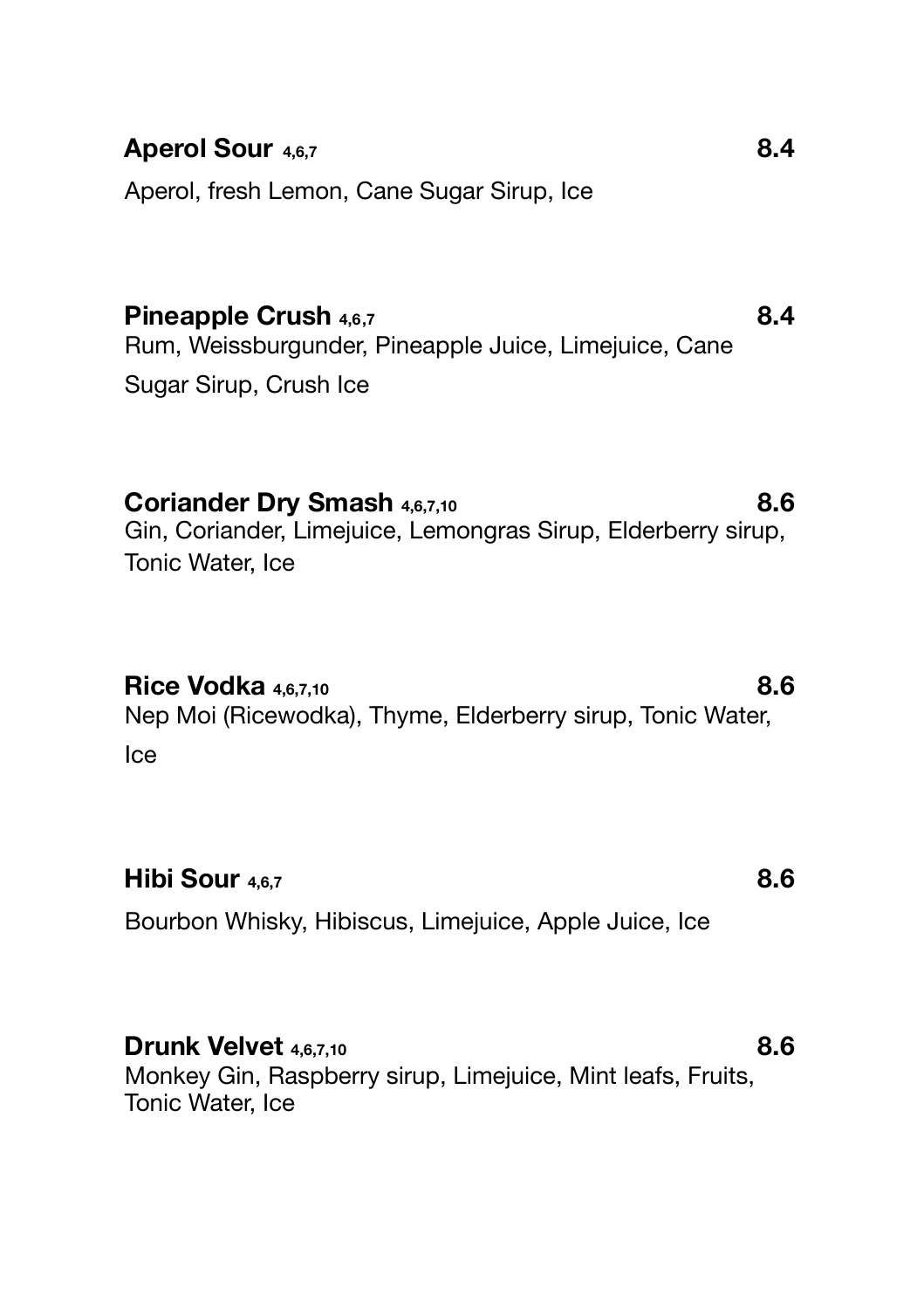## **Gelber Muskateller Klundt, Pfalz/D G 4.2 28**

Fragrant, light and wonderfully Juicy, Aprikose, Litchi, Roses and Holunder.

## **Weissburgunder Huff, Rheinhessen/D**  $\epsilon$  4.4 29

Cool and Sender with full fruit and a hint of minerality. Apple, Pear, Mint leafs und Lemon

## **Côtes du Rhône Visan A Fleur du Pampre G 4.4 29**

Harmonie Bio-Cuvée, from Marsanne, Roussanne and Viognier. Balanced, juicy and slighty spicy with moderate acidity. Peach, Herbs and a bit of Anis

## **Beaujolais le Ronsay, France c** 4.2 28

Cool, fruity and pleasantly light with gentile fir trees. Strawberry, ripe Cherry and slightly spicy

#### **Côtes du Rhône Trescartes, France G 4.4 29**

Spicy powerful Cuvée from the classic grade Varietees of the southern Rhône, Grenache, Syrah and Mourvèdre. Ripe blackberry, roasted Thyme, slightly Pepper

## **Aimery Crémant de Limoux Brut, France G 40**

Elegant and very harmonious. Peach, ripe apple and citrus